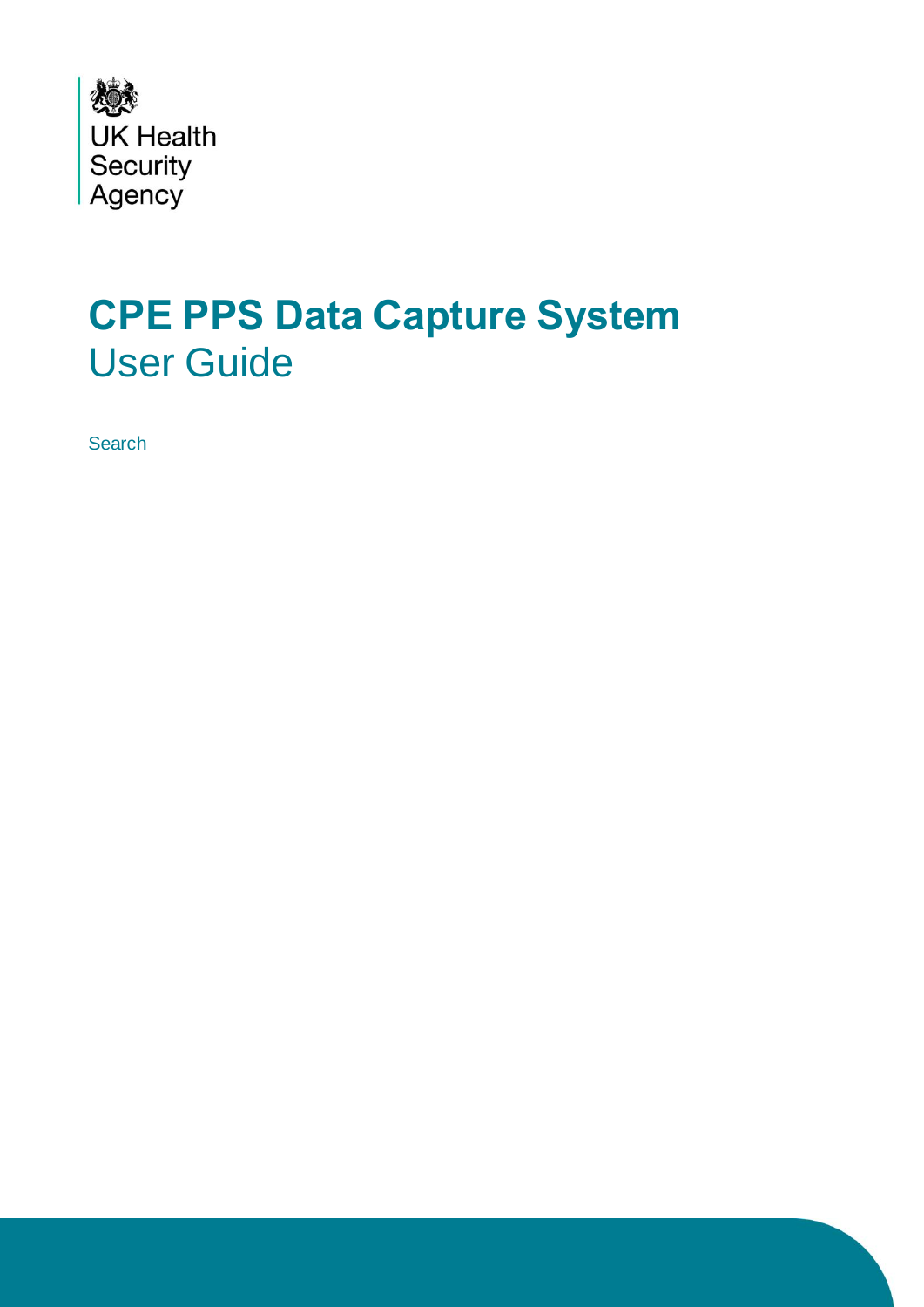# **Contents**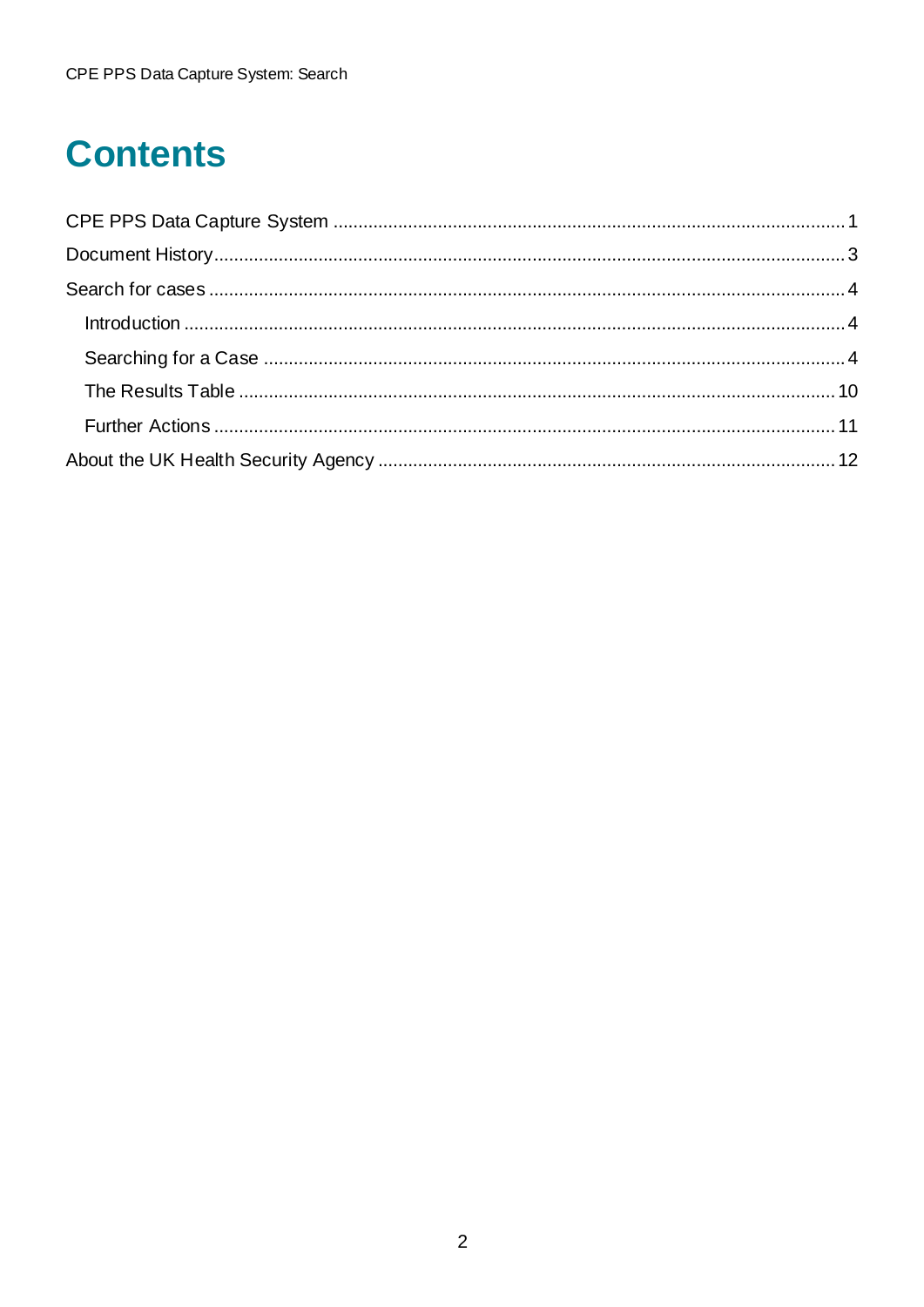# <span id="page-2-0"></span>**Document History**

| <b>Revision date</b> | <b>Author</b>                    | <b>Version</b> |  |
|----------------------|----------------------------------|----------------|--|
|                      |                                  |                |  |
| 08/04/2022           | <b>UK Health Security Agency</b> | 1.0            |  |
|                      |                                  |                |  |
|                      |                                  |                |  |
|                      |                                  |                |  |
|                      |                                  |                |  |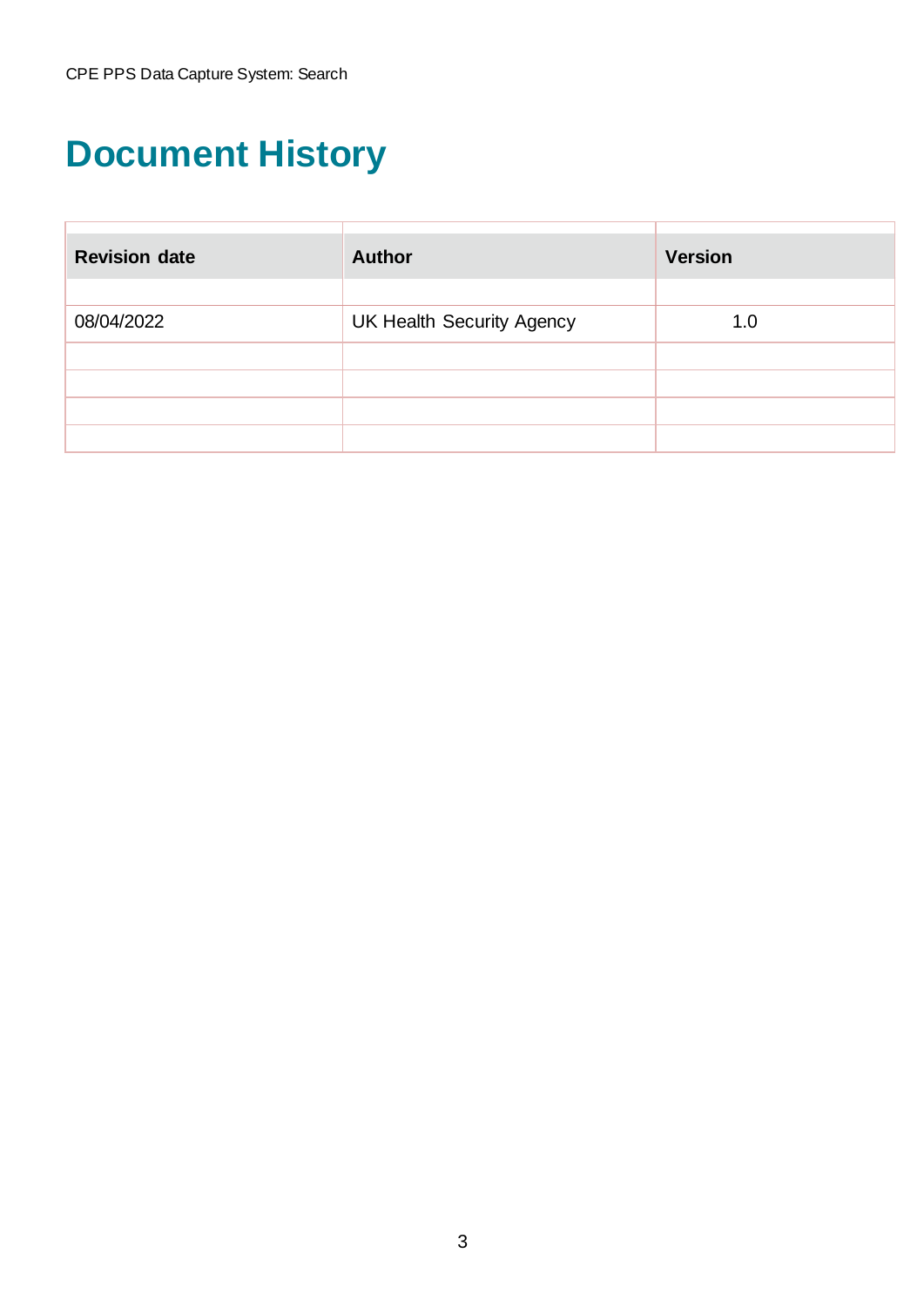## <span id="page-3-0"></span>**Search for cases**

## <span id="page-3-1"></span>Introduction

The Search screen enables users to search for cases and:

- Update an existing case
- Enter a new case
- Delete an existing case

## <span id="page-3-2"></span>Searching for a Case

Users may search for cases by selecting the 'Search' option from the 'Menu Toolbar' on the Home screen [\(Figure 1\)](#page-3-3).

### <span id="page-3-3"></span>**Figure 1: Menu Toolbar: Search**



In the Search Infection Episodes screen [\(Figure 2,](#page-4-0) [Figure 3a,](#page-7-0) [Figure 3b,](#page-7-1) [Figure 3c,](#page-8-0) [Figure 3d\)](#page-8-1), you can enter as many parameters as desired to return the relevant case(s). Please note that although none of the fields alone are mandatory for searching, a minimum of one of the following fields is required for results to be returned: ID, Condition, Data Collection, Specimen Number, NHS Number, First name, Surname, Date of Birth or Age.

**Please note:** From the 'condition' menu select 'Carbapenemase Producing Enterobacteriaceae' to trigger other drop-down menus.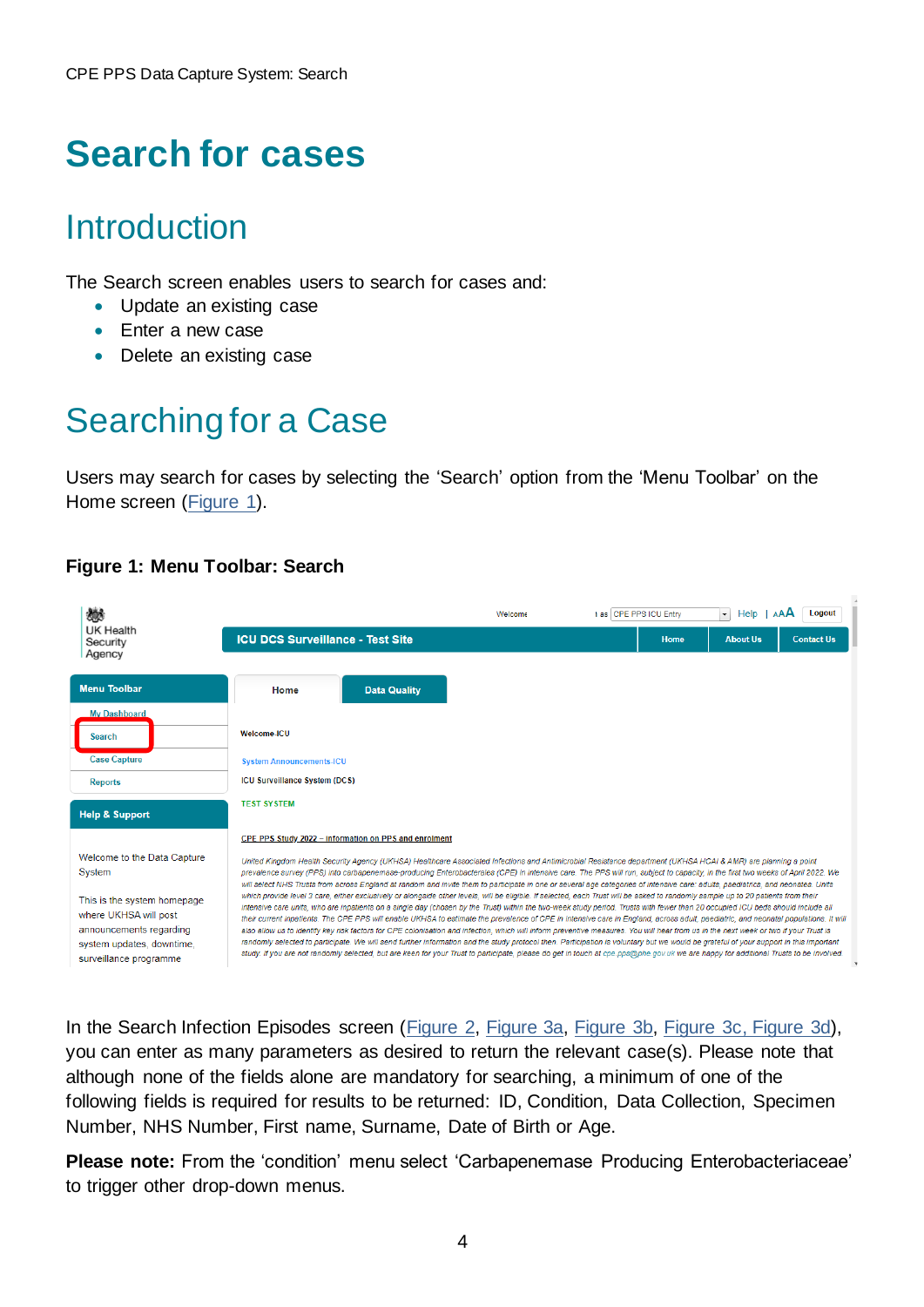To run your search query, click on the 'Find' button on the lower right-hand side of the screen.

**Please note**: Search results are limited to 500 cases. It is therefore advisable to enter as many criteria as possible to ensure that only relevant case(s) are returned.

Further information on each field on the Search Infection Episodes screen is provided in [Table](#page-4-1)  [1.](#page-4-1) Search results are returned in the Results Table [\(Figure 4\)](#page-9-1).

| <b>Search Infection Episodes</b> |                                          |                          |                               |                                  |                 |                                                        |
|----------------------------------|------------------------------------------|--------------------------|-------------------------------|----------------------------------|-----------------|--------------------------------------------------------|
| ID                               |                                          |                          | <b>NHS Number</b>             |                                  |                 |                                                        |
| Condition                        | Carbapenemase Producing Enterobacteri: v |                          | <b>Data Collection</b>        | <b>CPE PPS ICU</b>               |                 | ۰                                                      |
| <b>First Name</b>                |                                          | Partial                  | Surname                       |                                  |                 | Partial                                                |
| <b>Specimen Number</b>           |                                          |                          | Date of Birth                 |                                  | 圃               |                                                        |
|                                  |                                          |                          | Age                           |                                  | $-$ Select $ -$ |                                                        |
| <b>Date From</b>                 | 画                                        |                          | Date To                       |                                  | 画               |                                                        |
| Region                           | $-A$ ll--                                | $\overline{\phantom{a}}$ | <b>Organisation Type</b>      | $-AII-$                          |                 | ۰                                                      |
| Organisation                     | $-AII-$                                  | $\overline{\phantom{a}}$ | <b>Shared Cases</b>           | о                                |                 |                                                        |
| Incomplete for sign-off          | □                                        |                          | <b>Apportionment Category</b> | $-AII-$                          | $\checkmark$    |                                                        |
| <b>PIR Cases</b>                 | O                                        |                          |                               |                                  |                 |                                                        |
|                                  |                                          |                          |                               |                                  |                 | <b>Advanced Options</b><br><b>Find</b><br><b>Reset</b> |
| □                                | <b>Condition</b>                         | <b>Data Collection</b>   | ID                            | <b>Data</b><br><b>Collection</b> | <b>Region</b>   | <b>Organisation</b>                                    |

### <span id="page-4-0"></span>**Figure 2: The Search Infection Episodes Screen**

Please note that if any of the CPE PPS data collections (CPE PPS Trust, CPE PPS ICU or CPE PPS Patient) are selected in Data Collection, then an 'Advanced Options' button will appear next to the 'Find' and 'Reset' buttons visible in [Figure 2.](#page-4-0)

### <span id="page-4-1"></span>**Table 1. Overview of the Search Infection Episodes fields**

| <b>Field Name</b> | <b>Comment</b>                                                                                                                                                                                                                   |
|-------------------|----------------------------------------------------------------------------------------------------------------------------------------------------------------------------------------------------------------------------------|
| ID                | A unique number generated by the CPE PPS Data Capture<br>System once the record has been saved. This can be entered<br>when searching for a case.                                                                                |
|                   | <b>Note:</b> This field is relevant for all Data Collection options.<br>However, you will only have this at hand if you record the IDs<br>when the data are saved. These will also be returned in the<br>Results of your Search. |
| <b>NHS number</b> | A unique number assigned to each person registered with the<br>NHS.                                                                                                                                                              |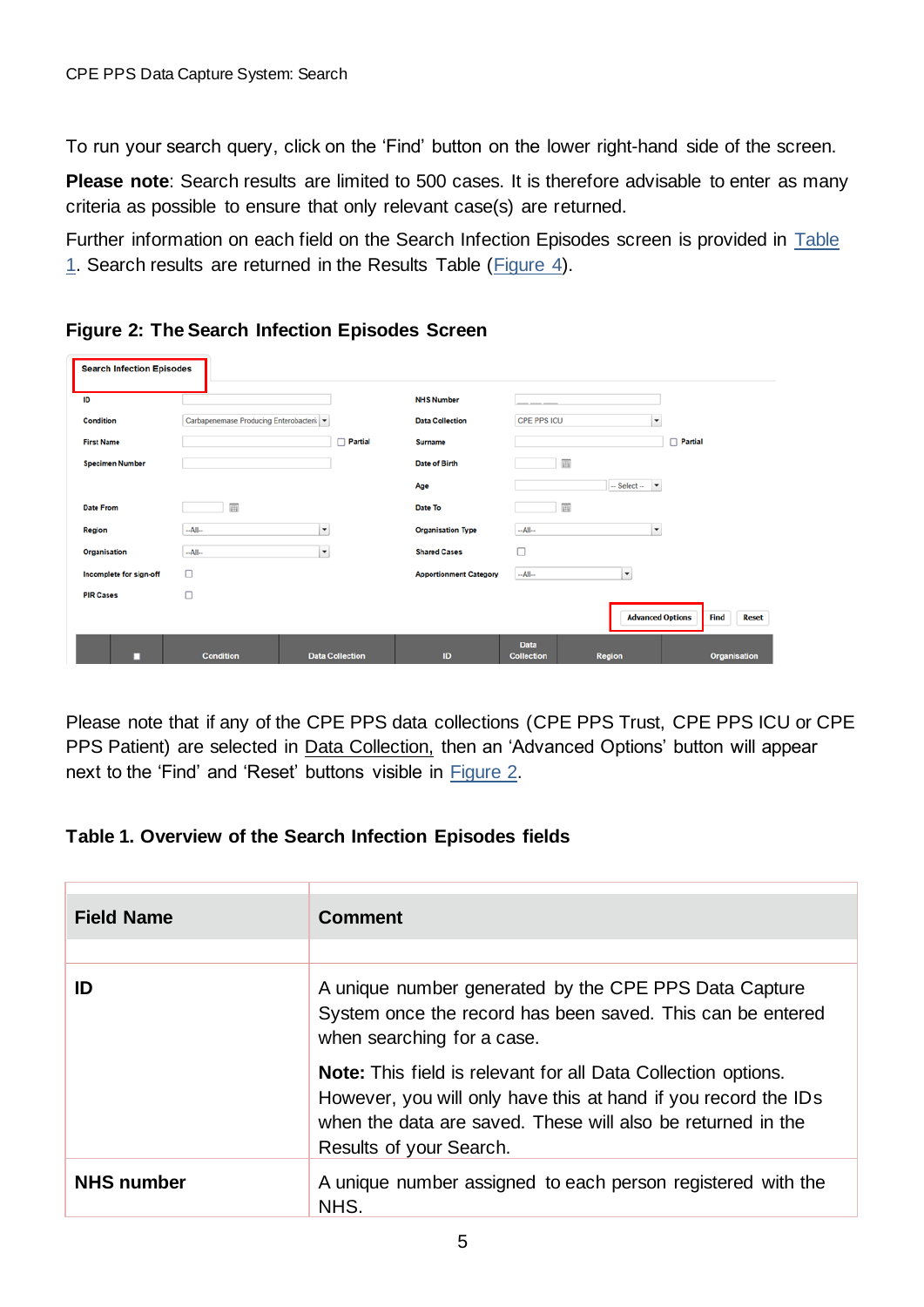| <b>Field Name</b>      | <b>Comment</b>                                                                                                                                                                                                                                                                                                                                                                   |  |  |  |  |
|------------------------|----------------------------------------------------------------------------------------------------------------------------------------------------------------------------------------------------------------------------------------------------------------------------------------------------------------------------------------------------------------------------------|--|--|--|--|
|                        |                                                                                                                                                                                                                                                                                                                                                                                  |  |  |  |  |
|                        | <b>Note:</b> this field is only relevant if 'CPE PPS Patient' is selected<br>from the 'Data Collection' drop-down field                                                                                                                                                                                                                                                          |  |  |  |  |
| <b>Condition</b>       | The only option is Carbapenemase Producing<br>Enterobacteriaceae                                                                                                                                                                                                                                                                                                                 |  |  |  |  |
| <b>Data Collection</b> | Available options are dependent on the role you are logged in<br>as. If you are logged in as 'CPE PPS ICU Data Entry' then the<br>options will be either CPE PPS ICU or CPE PPS Patient.<br>If you are signed in as 'CPE PPS Trust Data Entry' then your                                                                                                                         |  |  |  |  |
|                        | only option will be CPE PPS Trust.                                                                                                                                                                                                                                                                                                                                               |  |  |  |  |
| <b>First Name</b>      | The patient's first name. A search may be performed on a partial<br>name by ticking the 'Partial' box next to the First Name field.                                                                                                                                                                                                                                              |  |  |  |  |
|                        | Note: this field is only relevant if 'CPE PPS Patient' is selected<br>from the 'Data Collection' drop-down field                                                                                                                                                                                                                                                                 |  |  |  |  |
| <b>Surname</b>         | The patient's surname. A search may be performed on a partial<br>name by ticking the 'Partial' box next to the Surname field.<br><b>Note:</b> this field is only relevant if 'CPE PPS Patient' is selected                                                                                                                                                                       |  |  |  |  |
|                        | from the 'Data Collection' drop-down field                                                                                                                                                                                                                                                                                                                                       |  |  |  |  |
| <b>Specimen Number</b> | The specimen number of a specific case being searched for.                                                                                                                                                                                                                                                                                                                       |  |  |  |  |
|                        | <b>Note:</b> this field is only relevant if 'CPE PPS Patient' is selected<br>from the 'Data Collection' drop-down field                                                                                                                                                                                                                                                          |  |  |  |  |
| Date of Birth          | The patient's date of birth. If the patient's date of birth was<br>unknown, 01/01/1900 should have been entered on the record.<br>If you do not currently know the date of birth, please leave this<br>field blank in the Search parameters rather than entering<br>01/01/1900 unless you know this was definitely also entered on<br>the Infection Episode during case capture. |  |  |  |  |
|                        | <b>Note:</b> this field is only relevant if 'CPE PPS Patient' is selected<br>from the 'Data Collection' drop-down field                                                                                                                                                                                                                                                          |  |  |  |  |
| Age                    | If the exact date of birth is unknown, you may search for a<br>specific age (at the time the specimen was collected) instead.<br>This can be specified as the age in days, months or years using<br>the drop-down option next to 'Age' field.                                                                                                                                    |  |  |  |  |
|                        | <b>Note:</b> this field is only relevant if 'CPE PPS Patient' is selected<br>from the 'Data Collection' drop-down field                                                                                                                                                                                                                                                          |  |  |  |  |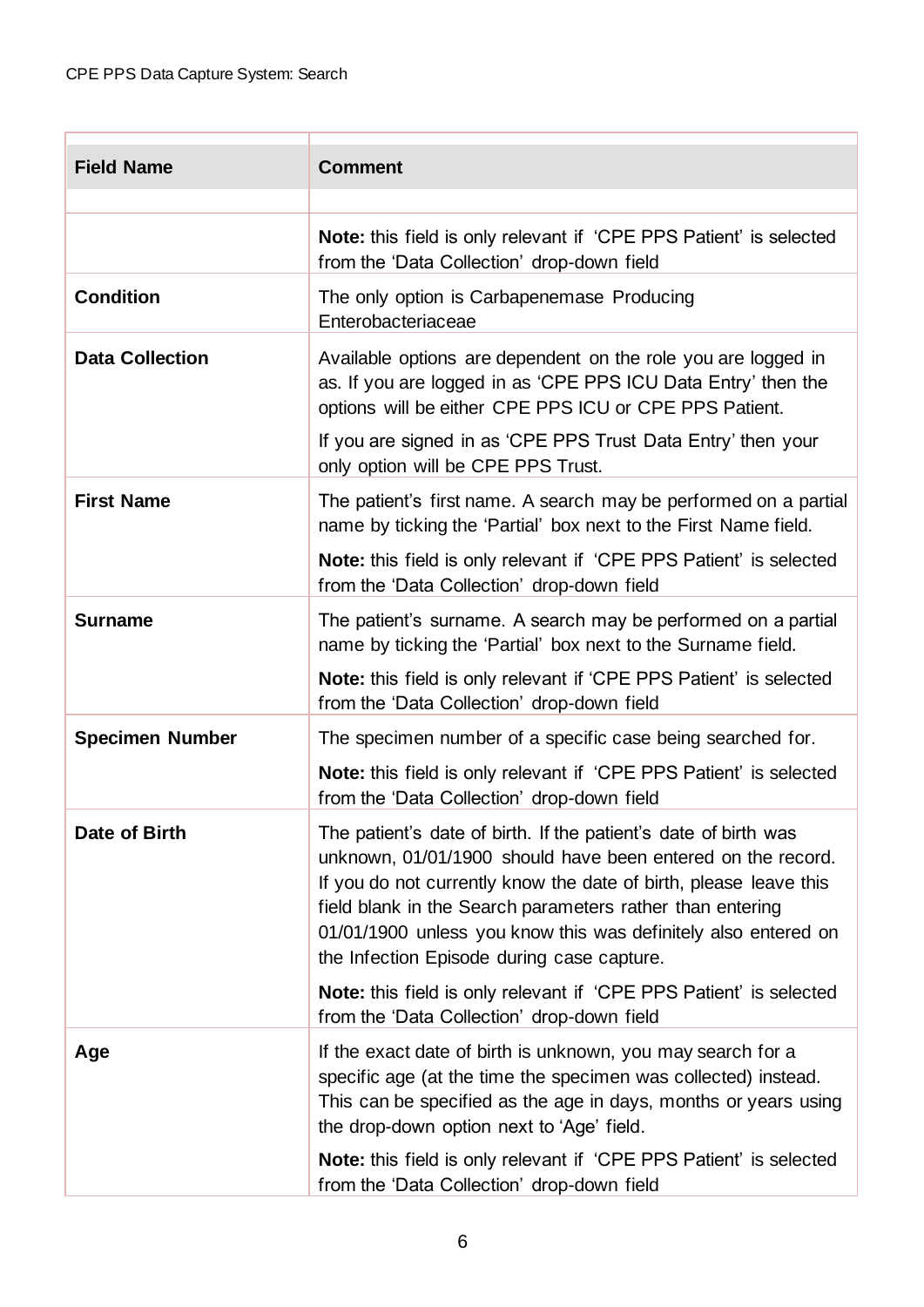| <b>Field Name</b>        | <b>Comment</b>                                                                                                                                                                                                                                                                                                           |
|--------------------------|--------------------------------------------------------------------------------------------------------------------------------------------------------------------------------------------------------------------------------------------------------------------------------------------------------------------------|
|                          |                                                                                                                                                                                                                                                                                                                          |
| Date From and Date To    | These fields can be used to search for cases with a data<br>collection/specimen date within a specified range.                                                                                                                                                                                                           |
|                          | If 'Date From' is left blank, but a 'Date To' is entered, the search<br>will be performed on all records with a data collection/specimen<br>date up to and including the 'Date To', that is from the earliest<br>data collection/specimen date available on the system fulfilling<br>any of the search criteria entered. |
|                          | If 'Date From' is entered, but 'Date To' is left blank, the search<br>will be performed on all records that fulfil any other search<br>criteria with a data collection/specimen date up to an including<br>the current date.                                                                                             |
|                          | Note: This field is relevant for all Data Collection options.                                                                                                                                                                                                                                                            |
| <b>Region</b>            | This filter can be used to refine the list of organisations available<br>in the organisation drop down by geographical region, where<br>applicable. If no region is selected, the search will be performed<br>based on the default pathway of the logged in user.                                                        |
|                          | Note: This field is relevant for all Data Collection options.                                                                                                                                                                                                                                                            |
| <b>Organisation Type</b> | This can be used to filter the list of organisations available in the<br>organisation drop down, where applicable.                                                                                                                                                                                                       |
|                          | <b>Note:</b> This field is relevant for all Data Collection options.                                                                                                                                                                                                                                                     |
| Organisation             | The organisation(s) for which the search will be performed. This<br>list will be based on the logged in user.                                                                                                                                                                                                            |
|                          | Note: This field is relevant for all Data Collection options.                                                                                                                                                                                                                                                            |

The 'Advanced Options' allow you to further limit the search results by various specific answers to case capture questions (see [Figures 3a-](#page-7-0) [Figure 3d.](#page-8-1)). The available parameters depend on the option selected for 'Data Collection' drop-down.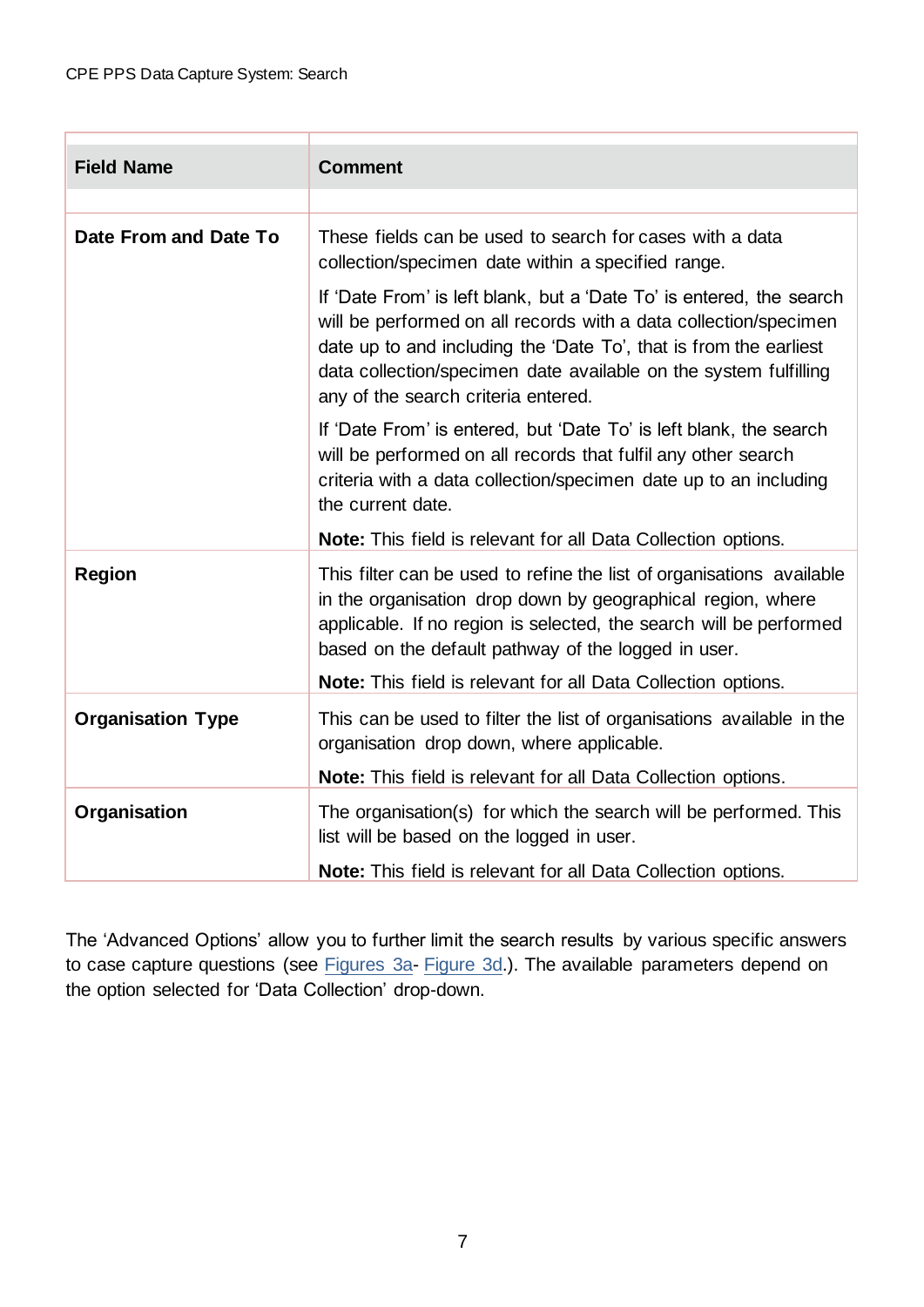## <span id="page-7-0"></span>**Figure 3a: Advanced Options for CPE PPS ICU searches**

**Advance Options** 

| ICU type (Select all that apply)                               | €         | -- Select --   | $\bar{\phantom{a}}$      |
|----------------------------------------------------------------|-----------|----------------|--------------------------|
| <b>ICU</b> specialty type                                      | €         |                |                          |
| Care level (Select all that apply)                             | €         | -- Select --   | $\blacktriangledown$     |
| Compliance with CPE screening policy                           | $\bullet$ | $-$ Select $-$ | $\overline{\phantom{a}}$ |
| <b>Awareness of CPE Framework of Actions</b>                   | €         | $-$ Select $-$ | $\overline{\mathbf{v}}$  |
| CPE screening frequency (Select all that apply)                | $\bullet$ | -- Select --   | $\overline{\phantom{a}}$ |
| If "other" screening frequency, please specify                 | €         |                |                          |
| Are antibiotic stewardship guidelines in place on the<br>ward? | $\bullet$ | $-$ Select $-$ | $\bar{\phantom{a}}$      |
| Date survey commenced                                          |           | 圃              |                          |
| <b>Number of beds</b>                                          | €         |                |                          |
| <b>Bed occupancy</b>                                           | €         |                |                          |

## <span id="page-7-1"></span>**Figure 3b: Advanced Options for CPE PPS Patient - Patient Information**

**Advance Options** 

| <b>Patient information*</b><br>$\equiv$                                               |   |                                            |  |  |  |
|---------------------------------------------------------------------------------------|---|--------------------------------------------|--|--|--|
| Data entry date                                                                       |   | 圃                                          |  |  |  |
| Patient age group                                                                     |   | -- Select --<br>$\blacktriangledown$       |  |  |  |
| <b>Ethnicity</b>                                                                      | € | -- Select --<br>۰                          |  |  |  |
| Please select specific White ethnicity                                                |   | $-$ Select $-$<br>$\blacktriangledown$     |  |  |  |
| Please select specific Mixed or Multiple ethnicity                                    |   | -- Select --<br>٠                          |  |  |  |
| Please select specific Asian or Asian British ethnicity                               |   | $-$ Select $-$<br>۰                        |  |  |  |
| Please select specific Black, African, Caribbean or Black<br><b>British ethnicity</b> |   | ÷<br>$-$ Select $-$                        |  |  |  |
| Please select specific other ethnic group                                             |   | $-$ Select $-$<br>$\overline{\phantom{a}}$ |  |  |  |
| Please state other White background                                                   |   |                                            |  |  |  |
| Please state other Mixed or Multiple ethnic background                                |   |                                            |  |  |  |
| Please state other Asian background                                                   |   |                                            |  |  |  |
| Please state other Black, African or Caribbean background                             |   |                                            |  |  |  |
| Please state other ethnic group                                                       |   |                                            |  |  |  |
| <b>UK</b> resident                                                                    | € | -- Select --<br>$\overline{\phantom{a}}$   |  |  |  |
| Normal country of residence if not UK                                                 |   | -- Select --<br>٠                          |  |  |  |
| Normal country of residence if Other                                                  |   |                                            |  |  |  |
| Birthweight (number in grams)                                                         |   |                                            |  |  |  |
| Gestation (weeks + days)                                                              |   |                                            |  |  |  |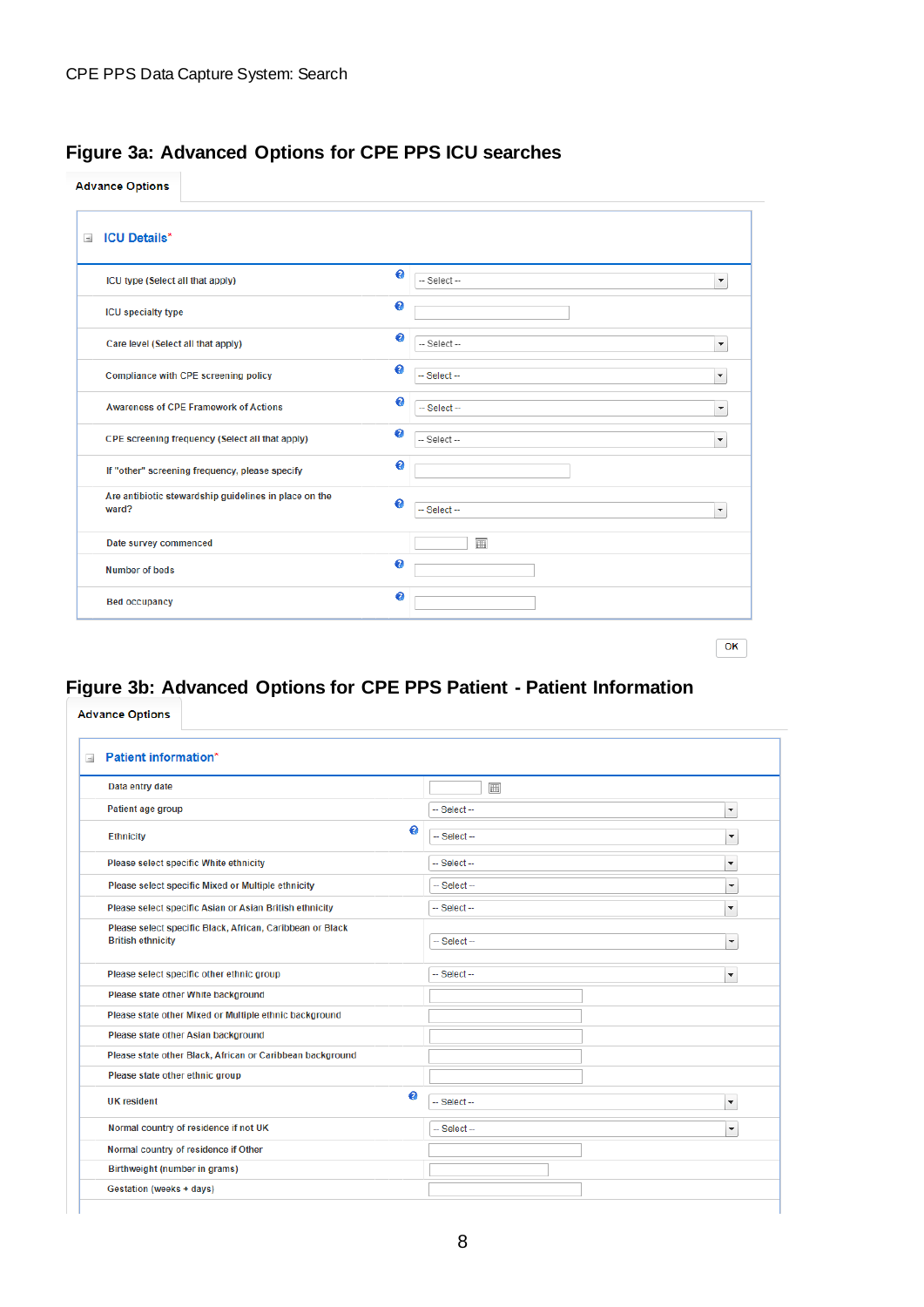### <span id="page-8-0"></span>**Figure 3c: Advanced Options for CPE PPS Patient - Admission Details**

#### Admission details\*

| <b>Patient category</b>                                                       | -- Select --<br>$\blacktriangledown$   |
|-------------------------------------------------------------------------------|----------------------------------------|
| Other patient category                                                        |                                        |
| Date admitted to hospital                                                     | 圃                                      |
| <b>Admitted from</b>                                                          | -- Select --<br>$\blacktriangledown$   |
| Other admitted from                                                           |                                        |
| Date admitted to ICU                                                          | 圃                                      |
| Time admitted to ICU                                                          | $\circ$                                |
| <b>Location admitted to ICU from</b>                                          | $-$ Select $-$<br>۰                    |
| Other admitted from (ICU)                                                     |                                        |
| If admitted to ICU from another ward within the same Trust,<br>please specify | $-$ Select $-$<br>۰                    |
| €<br>If other, please specify                                                 |                                        |
| <b>Please specify Adult speciality</b>                                        | -- Select --<br>$\blacktriangledown$   |
| If 'Speciality', please specify which Adult speciality                        |                                        |
| <b>Please specify Paeds speciality</b>                                        | $-$ Select $-$<br>$\blacktriangledown$ |
| If 'Speciality', please specify which Peads speciality                        |                                        |
| <b>Please specify Neonates speciality</b>                                     | $-$ Select $-$<br>۰                    |
| If 'Speciality', please specify which Neonatal speciality                     |                                        |
| <b>APACHE II score</b>                                                        |                                        |

## <span id="page-8-1"></span>**Figure 3d: Advanced Options for CPE PPS Trust**

| <b>Advance Options</b>                                                 |           |                |
|------------------------------------------------------------------------|-----------|----------------|
| $\equiv$<br>Trust details*                                             |           |                |
| What age groups are you submitting data on? (Select all that apply)    | $\bullet$ | $-$ Select $-$ |
| Is there a CPE screening policy in operation at the Adults Trust?      |           | $-$ Select $-$ |
| Is there a CPE screening policy in operation at the Paediatrics Trust? |           | $-$ Select $-$ |
| Is there a CPE screening policy in operation at the Neonatals Trust?   |           | $-$ Select $-$ |
| What is the CPE screening policy at the adult trust?                   | ⋒         | $-$ Select $-$ |
| If "other" screening policy at the adult trust, please specify         |           |                |
| What is the CPE screening policy at the paediatric trust?              | ℯ         | $-$ Select $-$ |
| If "other" screening policy at the paediatric trust, please specify    |           |                |
| What is the CPE screening policy at the neonatal trust?                | ℯ         | $-$ Select $-$ |
| If "other" screening policy at the neonatal trust, please specify      | ⋒         |                |
| <b>Number of Adult ICU beds</b>                                        | $\bullet$ |                |
| <b>Number of Paediatric ICU beds</b>                                   | ⋒         |                |
| <b>Number of Neonatal ICU beds</b>                                     | ⋒         |                |

**Please note**: if you enter the 'Advanced Options' screen, you will need to click on 'OK' on the far right of this screen. The DCS will then navigate you back to the 'Search' screen (the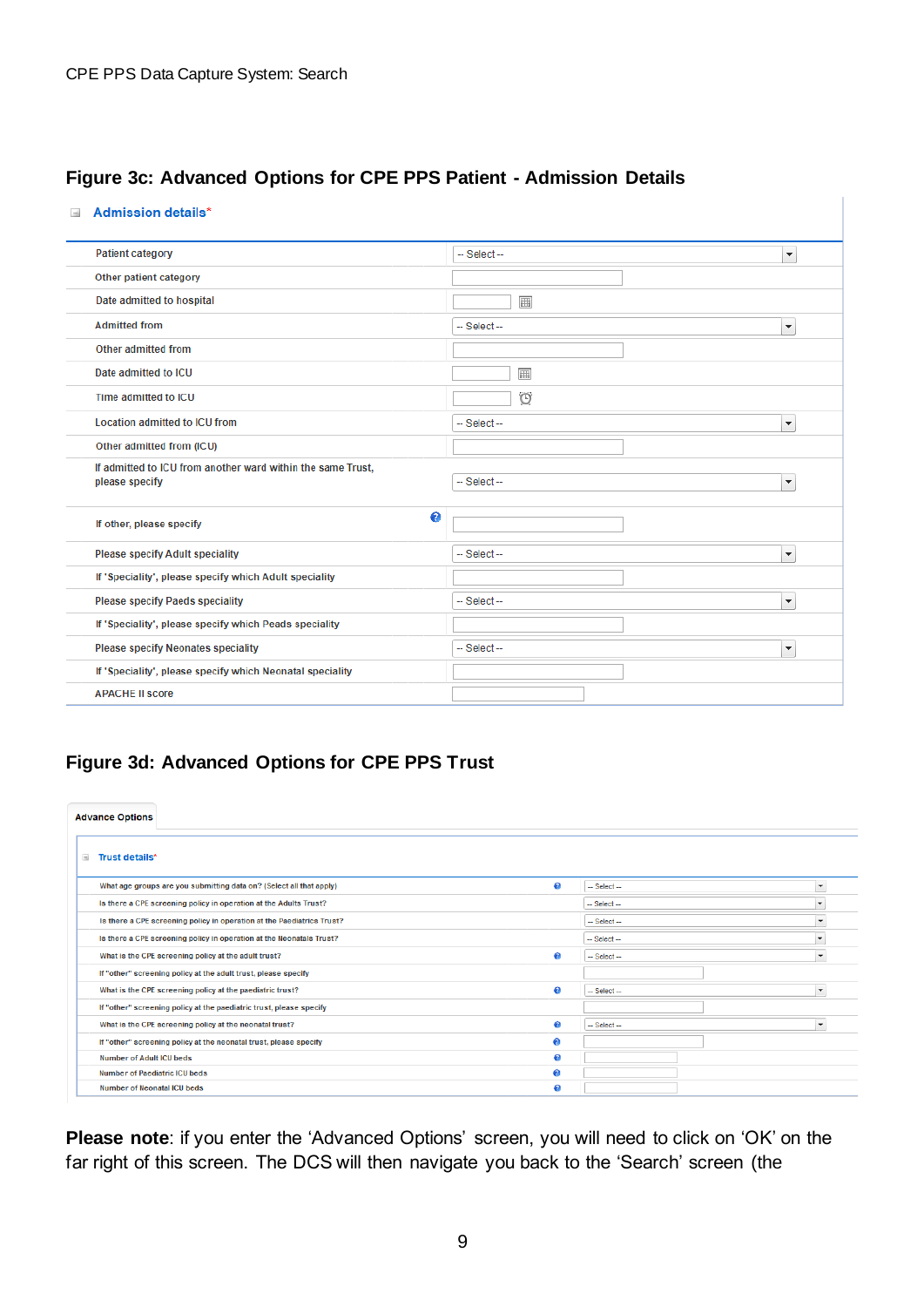advanced options you selected are still stored). Click on 'Find' on the 'Search' screen to bring back the results from your search.

## <span id="page-9-0"></span>The Results Table

The Results Table returns all cases (up to the limit of 500) fulfilling the search criteria.

### <span id="page-9-1"></span>**Figure 4: Search Infection Episodes: Result Table**

|      | п       | <b>Condition</b>                              | <b>Data Collection</b> | ID      | <b>Data</b><br>Collection<br><b>Date</b> | <b>NHS Number</b> | <b>First Name</b> | Surn   |
|------|---------|-----------------------------------------------|------------------------|---------|------------------------------------------|-------------------|-------------------|--------|
|      |         | (AII)                                         | (AII)                  | (AII)   |                                          |                   | (A  )             | (AII)  |
| View | □       | Carbapenemase Producing<br>Enterobacteriaceae | CPE PPS Patient        | 1031186 | 08-Feb-2022                              | 9999999999        | 8 9 8%            | 8 9 8% |
| View | points. | Carbapenemase Producing<br>Enterobacteriaceae | CPE PPS Patient        | 1031185 | 01-Feb-2022                              | 9999999999        | test <sub>3</sub> | test3  |
| View | Ò       | Carbapenemase Producing<br>Enterobacteriaceae | CPE PPS Patient        | 1031180 | 02-Feb-2022                              | 9999999999        | Test              | Test2  |

The cases are sorted by ID by default; however, it is possible to sort the results by clicking on the relevant field name in the grey header of the Results Table [\(Figure 5\)](#page-9-2). In addition, it is possible to filter the returned results by other values of the fields in the grey header. For example, it is possible to filter by 'First Name' [\(Figure 6\)](#page-10-1).

### <span id="page-9-2"></span>**Figure 5: Result Table header allowing for sorting cases by selected field**



Relevant headers include Condition, Data Collection, ID, Data Collection Date, NHS Number, First name, Surname, Date of Birth, Region, Organisation, Organisation Type, Date of interest. **Please note:** Date of interest indicates the first available date in the following hierarchy:

- 1) Date of screening test (single test) OR
- 2) If multiple screening tests:
	- a. date of first positive screen OR
	- b. date of most relevant screen (if all negative),
- 3) Today's date if never screened).

Further categories exist but are irrelevant for the CPE PPS, these include Apportionment Category and Status.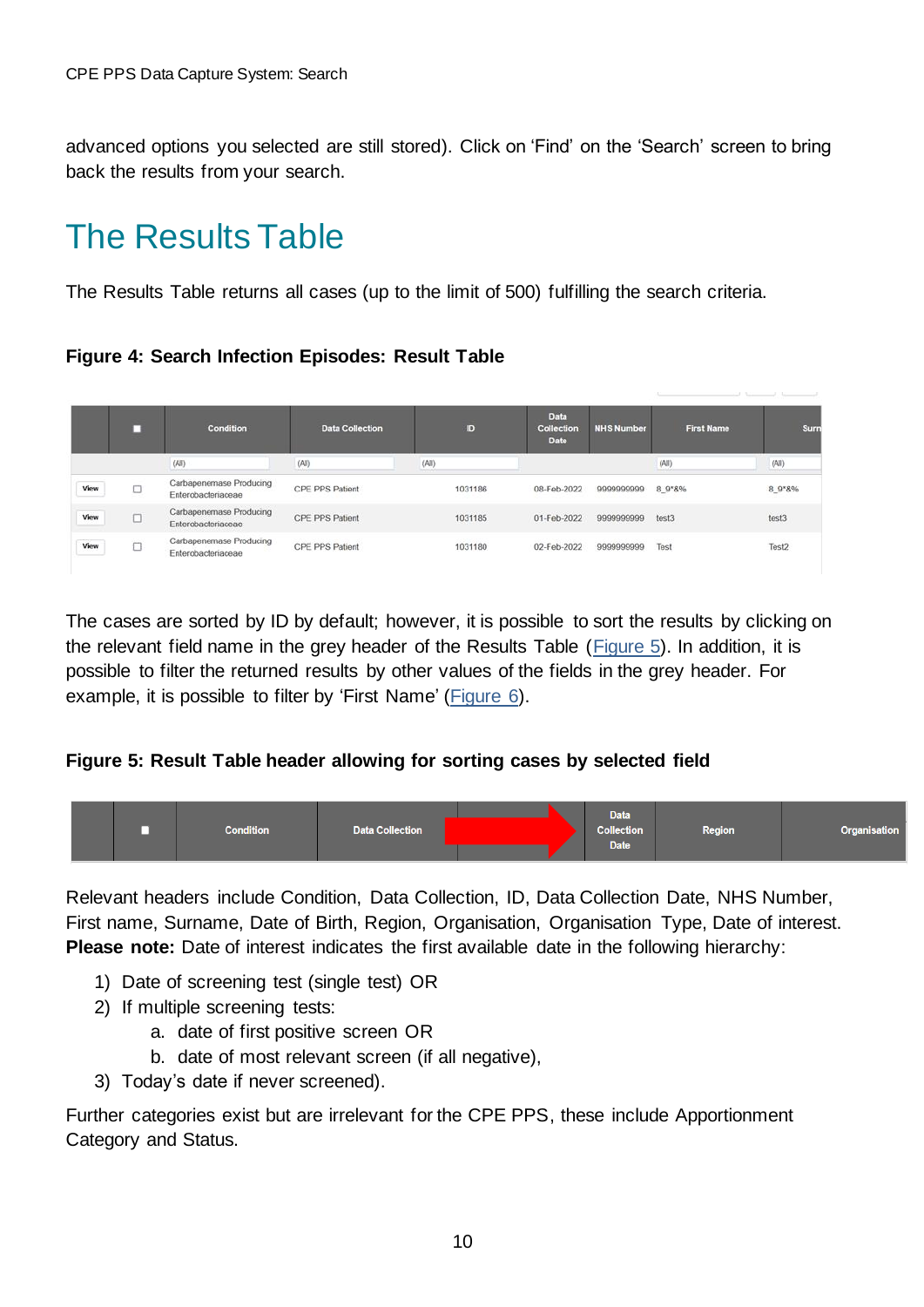## <span id="page-10-1"></span>**Figure 6: Filtering the results**

|             | □ | <b>Condition</b>                                     | <b>Data Collection</b> | ID      | <b>Data</b><br><b>Collection</b><br>Date | <b>NHS Number</b> | <b>First Name</b>             | <b>Surname</b>    |
|-------------|---|------------------------------------------------------|------------------------|---------|------------------------------------------|-------------------|-------------------------------|-------------------|
|             |   | (AII)                                                | (AII)                  | (AII)   |                                          |                   |                               | (All)             |
| <b>View</b> |   | <b>Carbapenemase Producing</b><br>Enterobacteriaceae | <b>CPE PPS Patient</b> | 1031185 | 01-Feb-2022                              | 9999999999        | (AII)<br><b>Test</b><br>test3 | test3             |
| <b>View</b> |   | <b>Carbapenemase Producing</b><br>Enterobacteriaceae | <b>CPE PPS Patient</b> | 1031180 | 02-Feb-2022                              | 9999999999        |                               | Test <sub>2</sub> |
|             |   |                                                      |                        |         |                                          |                   |                               |                   |

## <span id="page-10-0"></span>Further Actions

The 'View' button, available in the far left of each row of the Search Results Table, allows you to view a specific record. Selecting 'View' also enables you to edit that particular record.

**Please note:** that if you access the patient record via the 'Search' screen, a pop-out window appears. To return to the 'Search' screen and your results, click on the small cross in the top right-hand corner of the patient record window.

Deleting a record is also possible from the 'Search' screen; this is done by clicking on the tickbox next to the desired record and then clicking on the 'Delete' button on the bottom righthand side of your screen [\(Figure 7\)](#page-10-2). If you wish to delete multiple records, you can click on the tickboxes next to each record you wish to delete and then click the 'Delete' button once. If you wish to delete ALL of the records in the Results Table, then click on the tickbox which is in the header bar, this will automatically tick all tickboxes and then click on the 'Delete' button on the bottom right-hand side of your screen.

### <span id="page-10-2"></span>**Figure 7: Delete and New Infection Episode actions**

| Page: 1 of 1 Go Page size: 1 Change | Item 1 to 1 of 1                                        |
|-------------------------------------|---------------------------------------------------------|
|                                     | Cancel<br><b>Delete</b><br><b>New Infection Episode</b> |

In the bottom right-hand side of the Search screen, underneath the Results Table, is a 'New Infection Episode' button [\(Figure 7\)](#page-10-2). Please click this if you wish to add a new infection episode (see [Trust Case Capture User Guide,](https://icudcs.phe.org.uk/ContentManagement/LinksAndAnnouncements/CPEPPSDCS_UserManagement_Trust_CaseCapture_UserGuide_v1.0.pdf) [ICU Case Capture User Guide,](https://icudcs.phe.org.uk/ContentManagement/LinksAndAnnouncements/CPEPPSDCS_UserManagement_ICU_CaseCapture_UserGuide_v1.0.pdf) and [Patient Case Capture](https://icudcs.phe.org.uk/ContentManagement/LinksAndAnnouncements/CPEPPSDCS_UserManagement_Patient_CaseCapture_UserGuide_v1.0.pdf)  [User Guide\)](https://icudcs.phe.org.uk/ContentManagement/LinksAndAnnouncements/CPEPPSDCS_UserManagement_Patient_CaseCapture_UserGuide_v1.0.pdf).